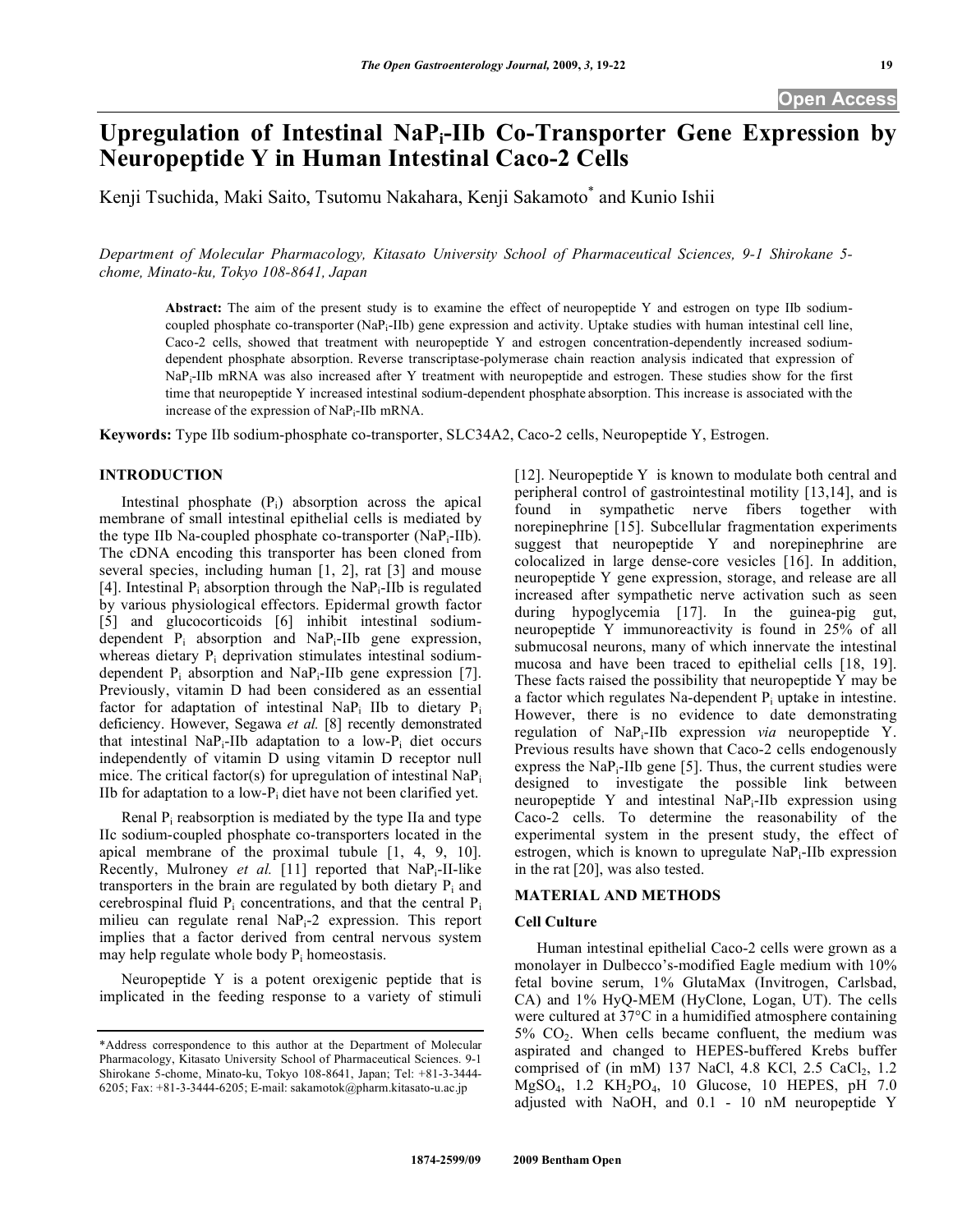(Peptide Institute, Osaka, Japan),  $10 - 1000$  nM  $\beta$ -estradiol (Sigma, St. Louis, MO) or vehicle (phosphate buffer saline) was added 24 h before the start of experiments.

#### **Phosphate Uptake Studies with Intact Cells**

 Cells grown in 12-well plates with or without treatment with the drug were washed 3 times with phosphate uptake buffer comprised of (in mM) 137 NaCl, 4.8 KCl, 2.5 CaCl<sub>2</sub>, 1.2 MgSO4, 10 HEPES, pH 7.0 adjusted with Tris base, and afterwards incubated with 1 ml of the same buffer with 500  $\mu$ M KH<sub>2</sub>PO<sub>4</sub> and <sup>32</sup>P] KH<sub>2</sub>PO<sub>4</sub> (1  $\mu$ Ci/ml). After 15 min, the uptake buffer was removed and the cells were washed 3 times with ice-cold stop buffer comprised of (in mM) 137 NaCl, 10 HEPES, pH 7.0 adjusted with Tris base, and lysed with 2N NaOH. The lysate was used for scintillation counting and determination of protein concentration according to Lowry *et al.* [21]. To determine the sodiumindependent  $P_i$  transport, NaCl in the uptake buffer was replaced by choline chloride in some experiments.

## **Semi-Quantitative Reverse Transcriptase-Polymerase Chain Reaction Analysis of NaPi-IIb Gene Expression in Caco-2 Cells**

 Total RNA was purified from Caco-2 cells using the Trizol reagent (Invitrogen), and reverse transcribed with SuperScript II reverse transcriptase (Invitrogen) for 60 min at 42°C primed with oligo(DT)<sub>12-18</sub> primer (Invitrogen) at conditions recommended by the manufacturer. Polymerase chain reaction (PCR) was performed with ExTaq DNA polymerase (Takara Bio, Otsu, Japan) using a programmable thermal cycler (PTC-100, MJ Research, Waltham, MA). Primers for amplication of human NaP<sub>i</sub> IIb (sense 5'-TGCTCTTGCCCGTGGAGGTG-3'; antisense 5'-CCTCA ATGCATTGCCAGGGCT-3') were purchased from Nihon Gene Research Laboratories (Sendai, Japan). As an internal control,  $\beta$ -actin DNA was amplified using its specific primers (sense 5'-GTGGGCCGCCCTAGGCACCA-3'; antisense 5'- TTAATGTCACGCACGATTTC-3'; Nihon Gene Research Laboratories). The PCR conditions were as following; 34 cycles of 94°C for 30 s, 65°C for 30 s and 68°C for 1 min for NaPi IIb, and 34 cycles of 94°C for 30 s, 60°C for 30 s and 68 $\degree$ C for 1 min for  $\beta$ -actin. Subsaturation levels of cDNA templates that were needed to produce a dose-dependent amount of PCR product were defined in pilot experiments by testing a range of template concentrations. Subsequent PCR was carried out with subsaturation levels of RT reactions with identical amplification parameters. PCR was performed with human NaP<sub>i</sub>-IIb or  $\beta$ -actin primers in separate reactions; equal volumes (10 μl) of the PCR products were separated on a TBE - 1.5% agarose gel and stained with 0.1% ethidium bromide. The density of the bands was analyzed with Image J (National Institute of Health, Bethesda, MD). NaPi-IIb mRNA expression levels were estimated by taking a ratio of  $\text{NaP}_i$ -IIb to  $\beta$ -actin amplicon optical densities.

#### **Statistical Analysis**

Each datum is expressed as a mean  $\pm$  S.E.M. One way analysis of variance followed by Bonferroni's post-hoc test was used for multiple comparisons. Differences were considered to be statistically significant when the *P* value was less than 0.05.

#### **RESULTS AND DISCUSSION**

 To determine the reasonability of the experimental system in the present study, we tested the effect of estrogen, which is known to upregulate NaP<sub>i</sub>-IIb expression in the rat [20]. NaP<sub>i</sub>-IIb gene expression was concentrationdependently increased in the  $\beta$ -estradiol-treated Caco-2 cells (Fig.  $1$ A). The mRNA levels in 100 nM  $\beta$ -estradiol-treated cells are about 1.6-fold relative to the control cells and this result is quite consistent with that in a previous report [20]. That in 1  $\mu$ M  $\beta$ -estradiol-treated cells is about 2-fold. Nadependent  $P_i$  absorption was also measured in  $\beta$ -estradioltreated Caco-2 cells. Treatment with  $\beta$ -estradiol induced a significant increase of Na-dependent  $P_i$  absorption, whereas Na-independent Pi absorption was not affected (Fig. **1B**). Compared with vehicle-treated cells, Na-dependent  $P_i$  uptake increased about 20% in 1  $\mu$ M  $\beta$ -estradiol-treated cells. This result is consistent with that found on intestinal brush-border membrane vesicles from  $\beta$ -estradiol-treated rats [20]. Based on these observations, the experimental system used in the present study is suitable for determination of the factors for regulation of intestinal NaPi-IIb gene expression and activity.



**Fig. (1).** Effect of  $\beta$ -estradiol on NaP<sub>i</sub>-IIb mRNA levels and activity in human intestinal epithelial (Caco-2) cells. Caco-2 cells were grown in vehicle-containing medium or  $\beta$ -estradiol-containing HEPES-buffered Krebs buffer (10 - 1000 nM) for 24 h. Total RNA was then isolated from these cells and used for cDNA synthesis. Subsequent PCR was performed with human NaP<sub>i</sub>-IIb or  $\beta$ -actin primers in separate reactions. Equal volumes of NaP<sub>i</sub>-IIb and  $\beta$ actin PCR reactions were then loaded on the agarose gel and visualized with ethidium bromide. (**A**) analysis of optical density of gel images. (**B**) Sodium-dependent (open column) and -independent (closed column) phosphate uptake in Caco-2 cells. Phosphate uptake was measured in the presence of 500  $\mu$ M KH<sub>2</sub>PO<sub>4</sub> for 15 min. Each datum is presented as a ratio of  $\text{NaP}_i$ -IIb to  $\beta$ -actin band intensities, and expressed as mean  $\pm$  S.E.M. of 3 separate experiments. \**P*<0.05 *vs* the vehicle-treated group.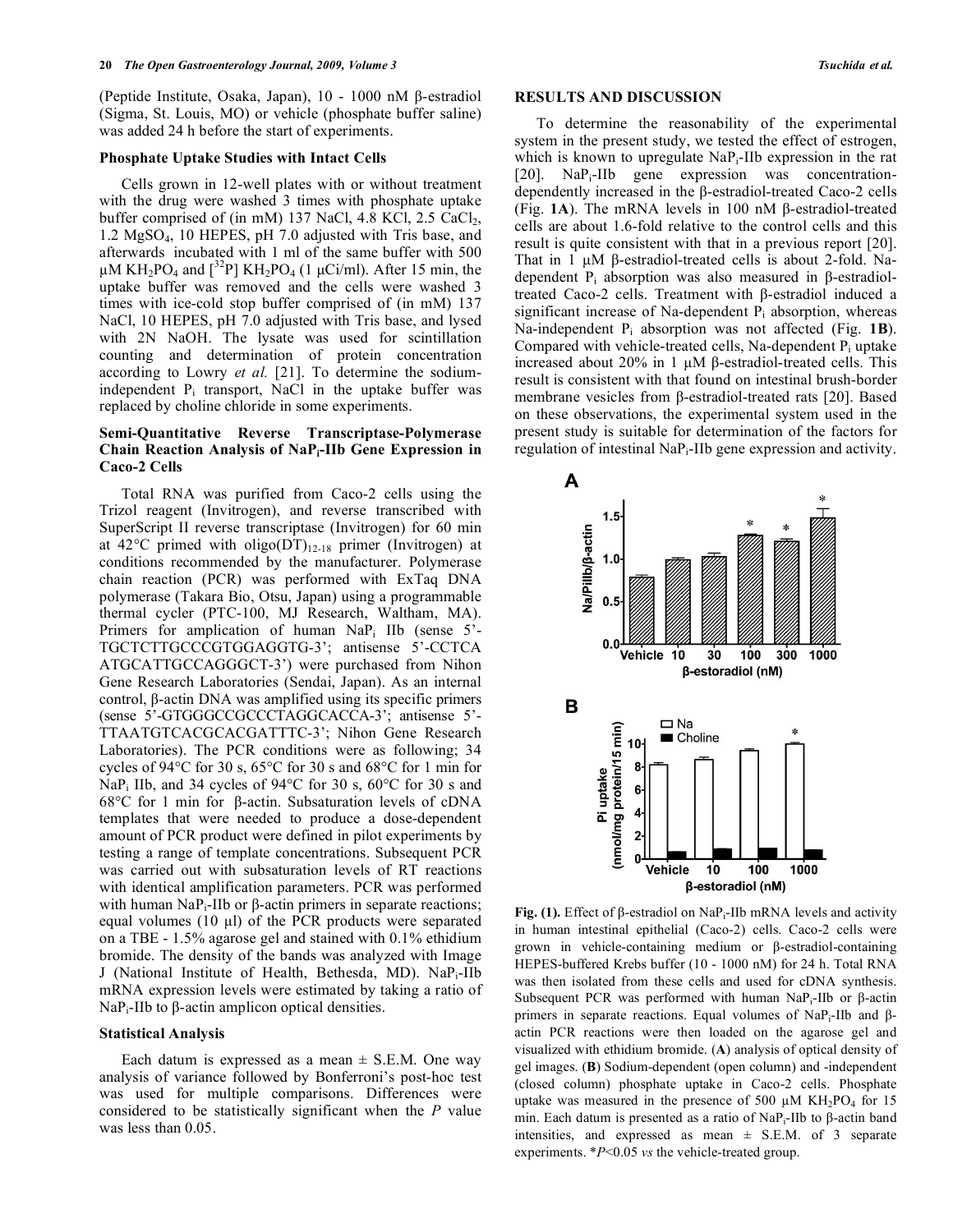## *Upregulation of Intestinal NaPi-IIb Co-Transporter Gene Expression The Open Gastroenterology Journal, 2009, Volume 3* **21**

 NaPi-IIb gene expression was concentration-dependently increased in the neuropeptide Y-treated Caco-2 cells (Fig. **2A**). The mRNA levels in 1 nM neuropeptide Y-treated cells are about 1.7-fold relative to the control cells. Na-dependent Pi absorption was also measured in neuropeptide Y-treated Caco-2 cells. Treatment with neuropeptide Y induced a significant increase of Na-dependent  $P_i$  absorption, whereas Na-independent Pi absorption was not affected (Fig. **2B**). Compared with the vehicle-treated cells, Na-dependent  $P_i$ uptake for 15 min increased about 20% in 1 nM neuropeptide Y-treated cells. These results suggest that neuropeptide Y increases both the expression of NaPi-IIb mRNA and the activity of the co-transporter. The increase in Pi uptake is smaller than that in mRNA level of NaPi-IIb in the present study. Although the underlying mechanism is known, there are some possibilities; for example, (1) the protein level of NaPi-IIb may not be increased in proportion to mRNA level, (2) the measuring time of Pi uptake (for 15 min) is too long. In the previous report [20],  $\beta$ -estradiol induced a significant increase of Pi uptake when the measuring time is for 10 s, but did not show any increase when the measuring time is for 3 h. The increase in the number of the transporter will accelerate an initial rate of the uptake. When a measuring time is too long, the uptake will be saturated. It is possible that the measuring time in the present study is a little long to detect the difference of the initial uptake rate.

 In the present study, neuropeptide Y showed similar results as estrogen, which is shown to increase NaPi-IIb expression *in vivo* [20]. Therefore, the results in the present study may suggest a physiological role of neuropeptide Y in the regulation of NaPi-IIb expression. However, the mechanism of the effect of neuropeptide Y is still unclear, because there are few commercially available ligands. According to Sgambati *et al*. [22], Caco-2 cells express Y2 receptors. Therefore, Y2 receptor may be involved in the effects seen in the present study. Although there is no information about an acute direct activation of NaPi-IIb by neuropeptide Y, the possibility that the acute activation is involved in the increase of Pi uptake could not be excluded by the present study. Further studies are needed to confirm physiological relevance in animal models and the mechanism of the effects of neuropeptide Y.

 Neuropeptide Y is known to be in sympathetic nerve fibers with norepinephrine [15], and thought to be involved in the feeding response to a variety of stimuli [12]. Many neuropeptide Y neurons innervate the intestinal mucosa in the guinea-pig and have been traced to epithelial cells [18, 19]. The expression, storage and release of neuropeptide Y are all increased after sympathetic nerve is activated, for example during hypoglycemia [17]. From these facts, we hypothecated that neuropeptide Y released in the fasting period is possible to upregulate Na-dependent  $P_i$  uptake to improve  $P_i$  absorption in intestine.

 Although the present study showed that neuropeptide Y increased intestinal sodium-dependent phosphate absorption, the specificity of the effect has been still unknown. It is possible that the effects of neuropeptide Y on other solutes uptakes influence the rate of uptake of phosphate. Further studies are needed to elucidate the specificity of the described effects of neuropeptide Y.



**Fig. (2).** Effect of neuropeptide Y on NaPi-IIb mRNA levels and activity in human intestinal epithelial (Caco-2) cells. Caco-2 cells were grown in vehicle-containing medium or neuropeptide Ycontaining HEPES-buffered Krebs buffer (0.1 - 10 nM) for 24 h. Total RNA was then isolated from these cells and used for cDNA synthesis. Subsequent PCR was performed with human NaP<sub>i</sub>-IIb or  $\beta$ -actin primers in separate reactions. Equal volumes of NaP<sub>i</sub>-IIb and  $\beta$ -actin PCR reactions were then loaded on the agarose gel and visualized with ethidium bromide. (**A**) analysis of optical density of gel images. (**B**) Sodium-dependent (open column) and -independent (closed column) phosphate uptake in Caco-2 cells. Phosphate uptake was measured in the presence of 500  $\mu$ M KH<sub>2</sub>PO<sub>4</sub> for 15 min. Each datum is presented as a ratio of NaPi-IIb to  $\beta$ -actin band intensities, and expressed as mean  $\pm$  S.E.M. of 3 separate experiments. \**P*<0.05 *vs* the vehicle-treated group.

 We used human intestinal epithelial cell line, Caco-2 cells, as an *in vitro* model of intestine. Our results demonstrate that endogenous NaPi-IIb gene expression was stimulated by estrogen treatment in Caco-2 cells and the increase in NaPi-IIb mRNA abundance in Caco-2 cells after estrogen treatment is similar to the increase reported previously [20], suggesting that the Caco-2 model used in the present study is very useful for investigating the mechanism regulating NaP<sub>i</sub>-IIb activity in intestine.

 In summary, we show that neuropeptide Y increases intestinal Na-dependent  $P_i$  uptake in Caco-2 cells at least in part through an increase of NaPi-IIb mRNA levels.

## **REFERENCES**

- [1] Feild JA, Zhang L, Brun KA, *et al.* Cloning and functional characterization of a sodium-dependent phosphate transporter expressed in human lung and small intestine. Biochem Biophys Res Commun 1999; 258: 578-82.
- [2] Xu H, Bai L, Collins JF, *et al.* Molecular cloning, functional characterization, tissue distribution, and chromosomal localization of a human, small intestinal sodium-phosphate  $(Na^+ - P_i)$  transporter (SLC34A2). Genomics 1999; 62: 281-4.